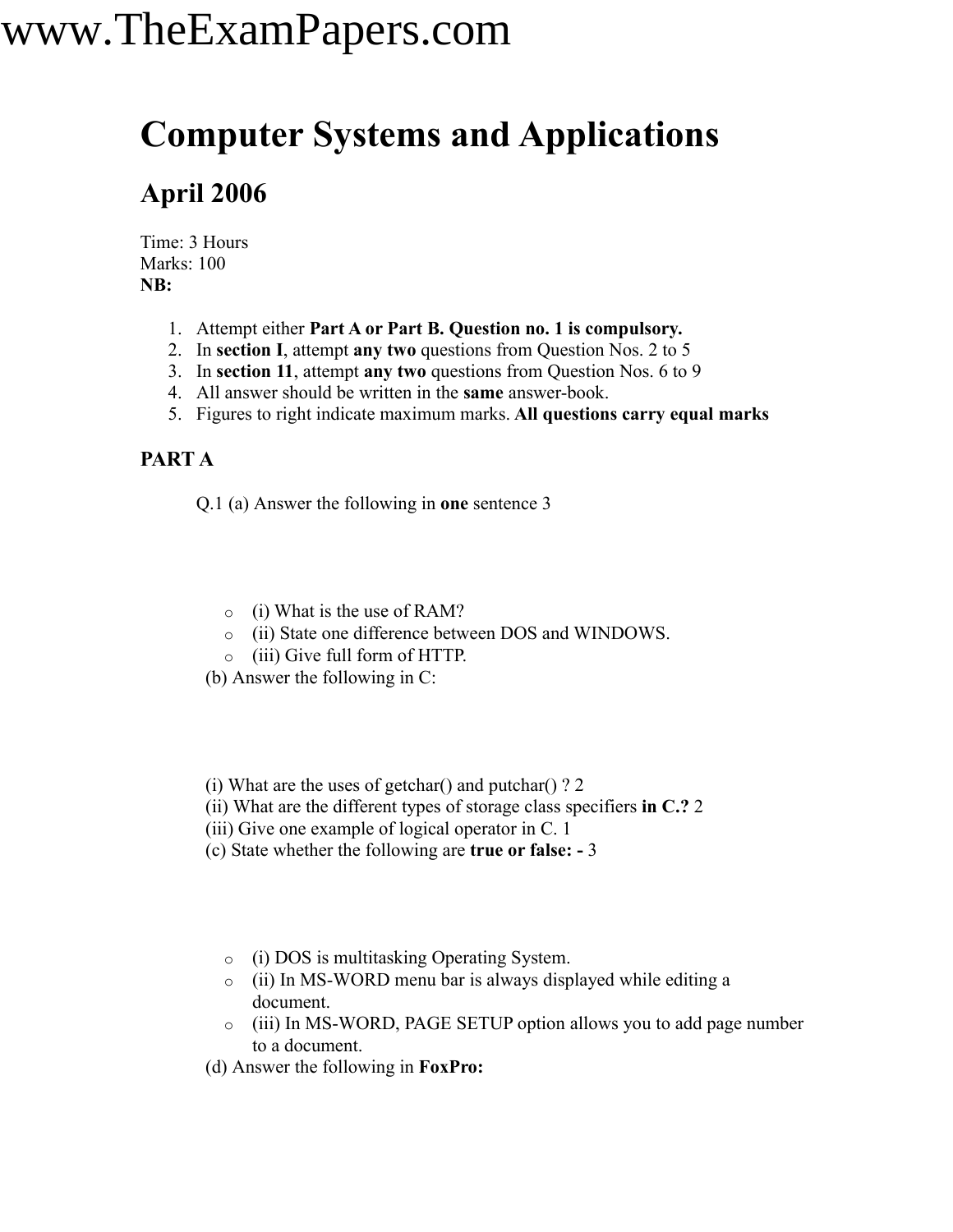o (i) Explain the use of. - 3

o

- $\bullet$  (I) MOD()
- $\bullet$  (II)RECNO ()
- $\bullet$  (III)DTOC()
- o
- o (ii) Explain the following: 2
- o
- LOCATE (11) SET DELETED ON/OFF

### **SECTION I**

Q.2 (a) Explain briefly about the following: - 6

- o (i) HARD DISK
- o (ii) WEBSITES
- $\circ$  (iii) WAN
- (b) What is the output of the following C program: 4
	- $\circ$  #define g(x) x> 10? 20-x: x\*x main( ) {int a=3, b=7, c= 11;  $b+2a++$ ;  $a^* = 2$ ;  $c+=g(a);$  $b+=g(c)$ ; printf ("%4d%4d%4d\n",a,b,c);}

(c) A wholesaler gives discount on the basis of order amount as follows:-

- o First Rs. 8000 nbsp; 10% discount
- $\circ$  Next Rs. 20000 20% discount
- o Excess 30% discount

Write a program in C to input customer name and order amount and print customer name, order amount and discount.

Q.3 (a) Answer in one or two lines the uses of 6

- o (i) MODEM
- $\circ$  (ii) LAN
- o (iii)SEARCH ENGINES
- (b) What does the following C program print? 8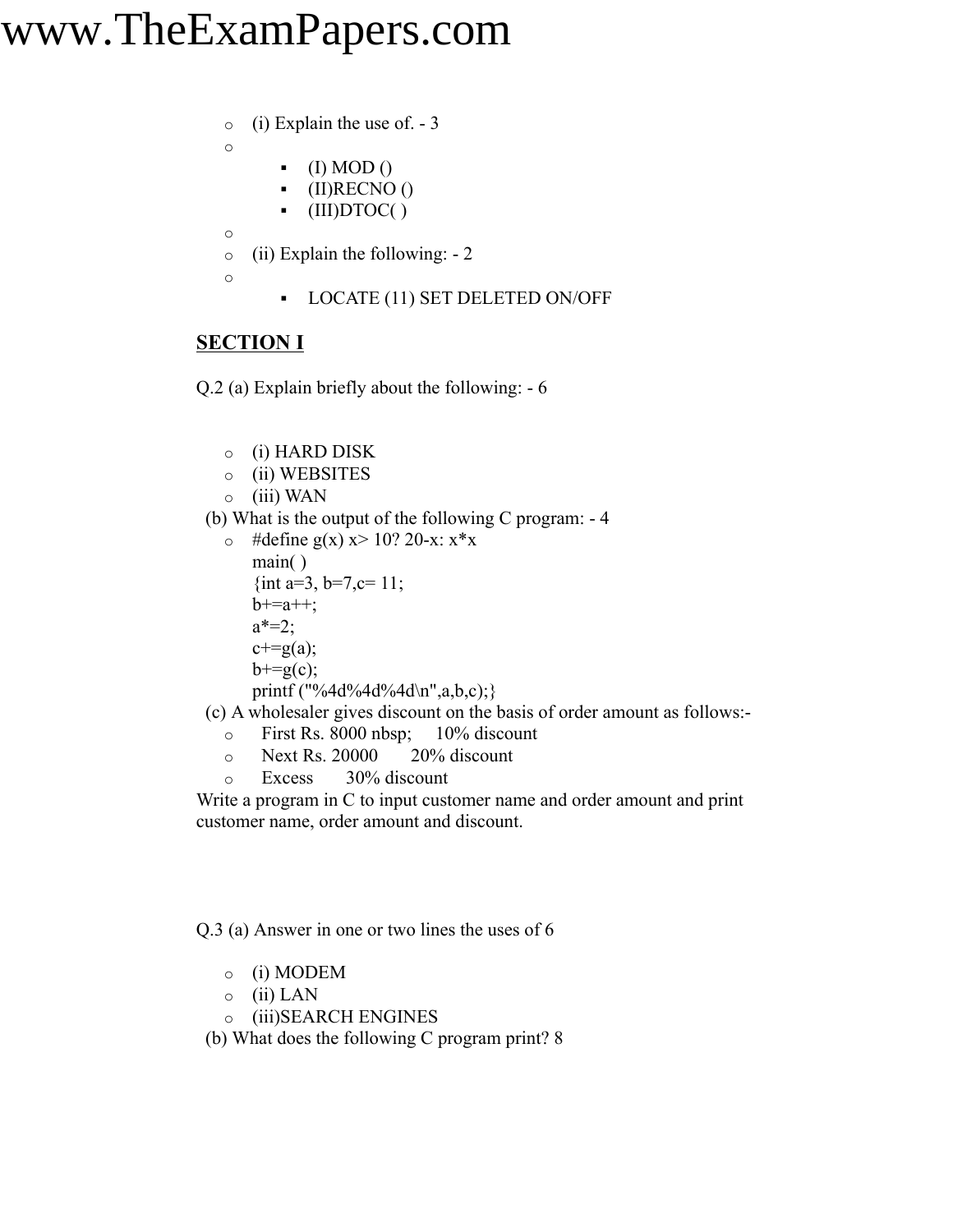o main() {int k= $O, t=O$ ; for( $k=1$ ;  $k \le 10$ ;  $k+=3$ )  $\{if(k\%2 = 1) t = k; \text{ else } t - \}$ printff"%3d",t); } }

(c) Write a program in C to input 10 observations and find and print mean and mean deviation from mean 6

- o Q.4 (a) State whether the following are true or false : - 6
	- 1.Both sides of CD-ROM can be used for data storage.
	- 2.Floppy disk is a secondary storage device.
	- 3.Windows Exploiter is a Web Browser.
	- 4.Post Office Protocol is used to fetch E-Mail.
	- 5.A serial printer prints one line at a time.
	- 6.Every Computer requires Monitor.

(b) Rewrite the following sequence of if statements using switch(). 4

o if(tp=='m')printf("MANAGER\n"); o else if(tp=='n')printf("Dep. MANAGER\n"); if(tp=='o') printf("OFFICER\n"); else printf("CLERICAL STAFF\n"); (c) Write a program in C to input cost of machinery and rate of depreciation and then print a table showing year and depreciation for the first five years where depreciation is calculated using reducing balance method. 4

Q.5 (a) Explain briefly about following:- 6

o (i) Non -impact Printer (ii) TCP/IP protocol (iii) UNIX (b) Write a C program to find and print the sum of: 4 22 x 3+ 42 x 7+6 2 x 11+ . . . +202 x 39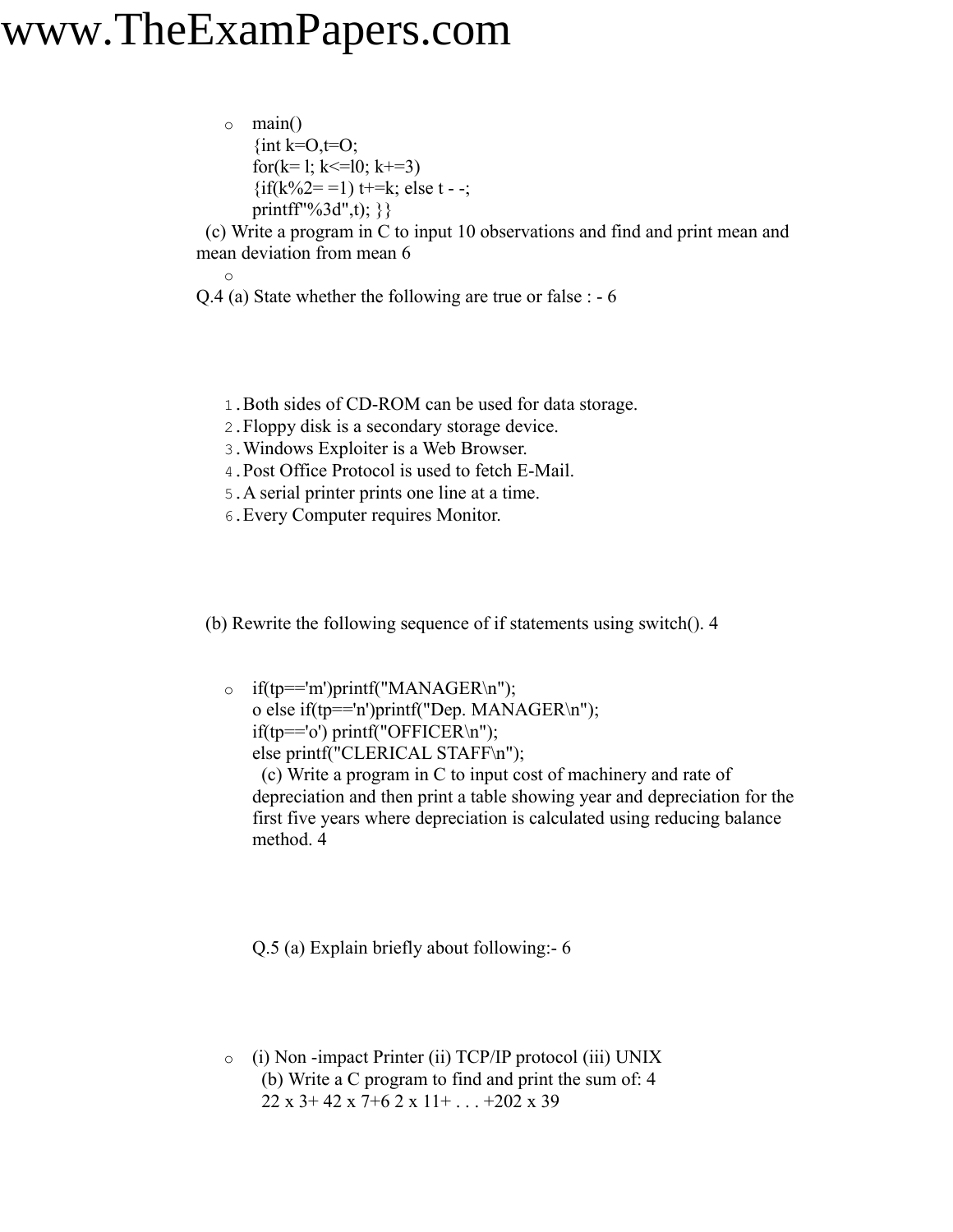(c) Write a Program in C to accept 10 pairs of x and y and then calculate and print Karl Pearson's correlation coefficient using the following the following formula:

### **PART B**

Q.1 (a) Answer the following in one sentence: - 3

- o (i) What is the use of RAM?
- o (ii) State one difference between DOS and WINDOWS.
- o (iii) Give full form of HTTP.
	- (b) Answer the following in MS-EXCEL: -
	- (i) Explain the use of the following functions 2
	- $(I)$  MAX $( )$  $(II)$  UPPER $( )$
	- (ii) Explain how to save a worksheet with a Password for protection. 2
	- (iii) Explain how to add a new row after the 10 row. 1
	- (c) State whether the following are true or false: 3
- o (i)DOS is multitasking Operating System.
- o (ii)In MS-WORD menu bar is always displayed while editing a document.
- o (iii)In MS-WORD, PAGE SETUP option allows you to add page number to a document.
	- (d) Answer the following in FoxPro: -

(i) Explain the use of: - 3

- (I) MOD ( ) (II) RECNO (III) DTOC ( )
- (ii) Explain the following: 2

(I) MOD ( ) (II) RECNO (III) DTOC ( )

Q.2 (a) Explain briefly about the following : - 6

(i) HARD DISK (ii) WEBSITES (iii) WAN

(b) Answer the following in MS-EXCEL: 4

A worksheet contains employee information such as name, basic pay and department entered in columns A, B and C respectively in first 25 rows. In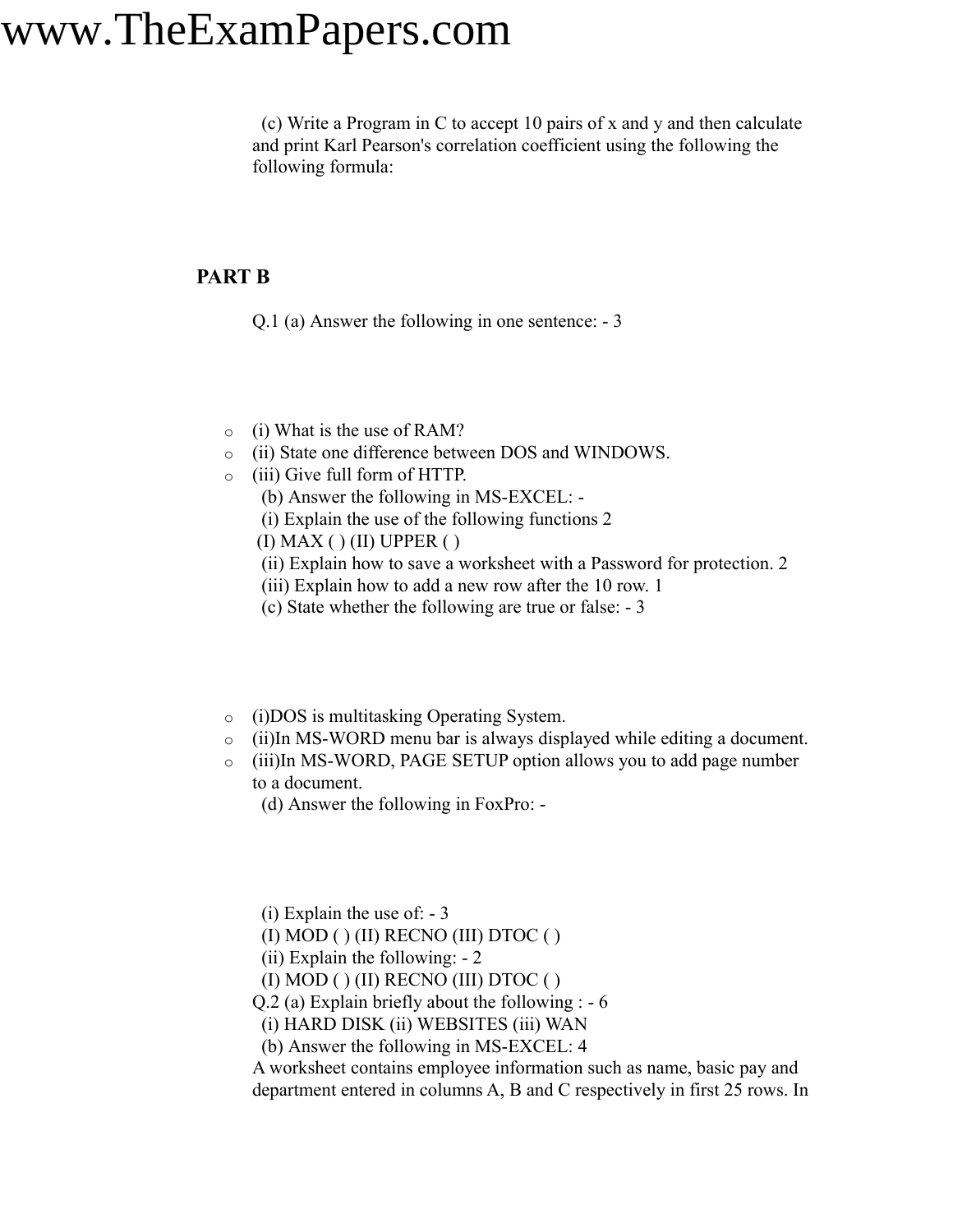first row heading is entered and in other rows data has been entered. Explain the steps to compute DA, Additional Pay and Gross pay in columns D,E and F respectively using the policies. DA 90 % of basic pay for basic pay not exceeding Rs. 8000. otherwise it is 65 % of basic pay. Additional Pay Rs. 1500 for "SALES" department and Rs. 1200 for other departments. Gross Pay = Basic Pay +  $DA$  + Additional Pay

(c) Answer the following in MS-EXCEL 6

|                | - |                    |                  |             |        |
|----------------|---|--------------------|------------------|-------------|--------|
|                | A | B                  | C                | D           | E      |
| $\mathbf{1}$   |   | Weight in $Kgs(x)$ | Frequency<br>(f) | $f_{\rm X}$ | $fX^2$ |
| $\overline{2}$ |   | 48                 | 3                |             |        |
| 3              |   | 52                 |                  |             |        |
| $\overline{4}$ |   | 55                 | 12               |             |        |
| 5              |   | 60                 | 8                |             |        |
| 6              |   | 68                 | 6                |             |        |
|                |   |                    |                  |             |        |

#### **The following data has been entered in a worksheet**

Explain the steps to find the mean and standard deviation of weight using the formula:

Q.3 (a) Answer in one or two lines the uses of : - 6

(i) MODEM (ii) LAN (iii) SEARCH ENGINES

(b) Answer the following in MS-EXCEL : - 4

Explain the difference between Paste and Paste Special option in edit menu

(c) Answer the following in MS-EXCEL 6

Marks out of 100 scored by 40 students are entered in a worksheet in cells A3 to A42.

Explain the procedure to prepare a frequency table with class intervals as: below 35, 35-45, 45-60,60 and above.

Q.4 (a) State whether the following are **true** or **false** : - 6

- o (i) Both sides of CD-ROM can be used for data storage.
- o (ii) Floppy disk is a secondary storage device.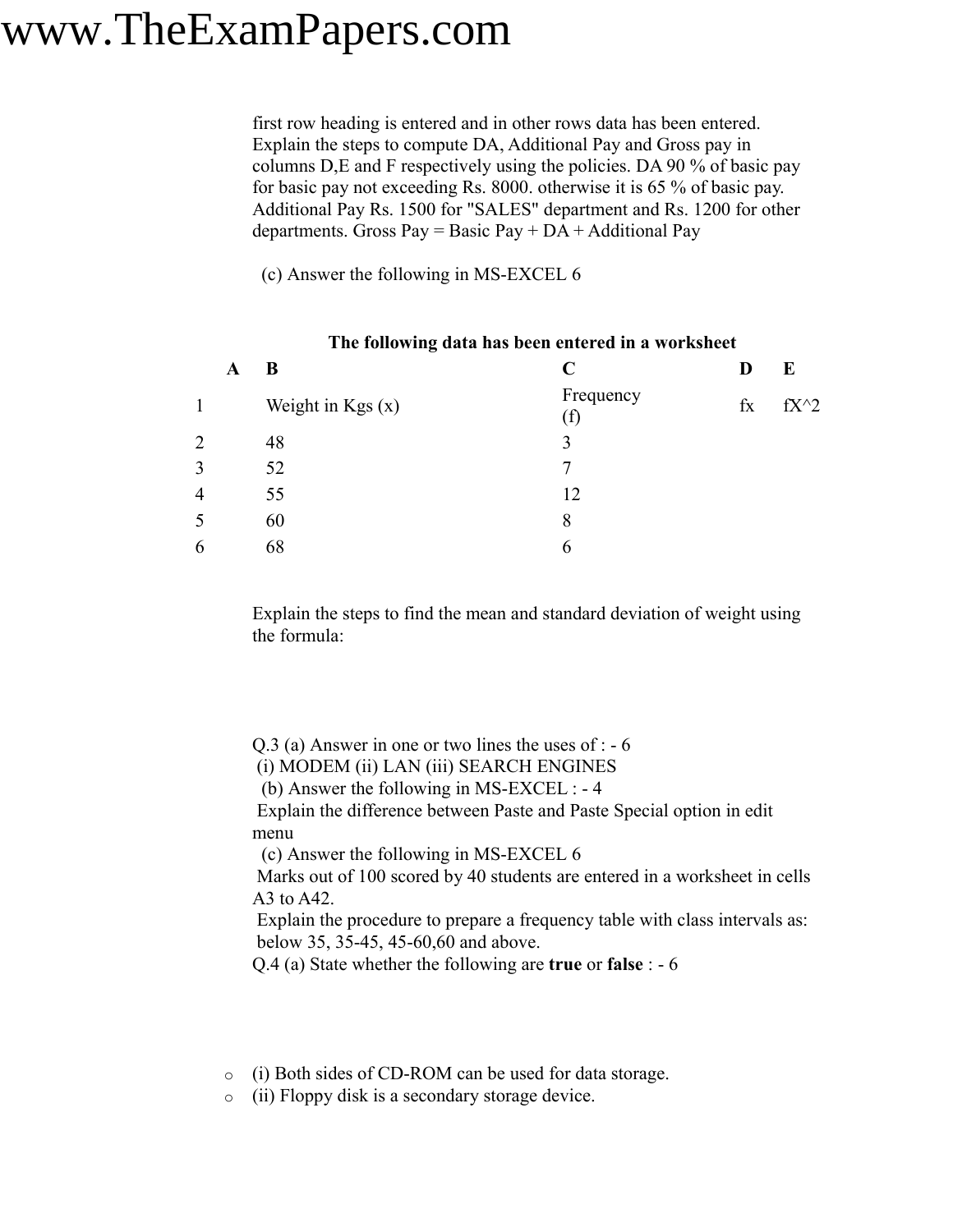- o (iii) Windows Explorer is a Web Browser.
- o (iv) Post Office Protocol is used to fetch E-Mail.
- $\circ$  (v) A serial printer prints one line at a time.
- o (vi) Every Computer requires Monitor.
	- (b) Answer the following in MS-EXCEL 4

What are one-input and two-input tables?

Using Data, Table command explain how to prepare a one-input table to display simple interest values for a principal amount of Rs.20000 for a period of 3 years when the rate of interest varies as 4.5%, 5%, 6%, 6.5%, 8% per annum. Use your own cell addresses.

(c) Answer the following in MS-EXCEL 6

#### **The following data has been entered in a worksheet**

|   | A             | B                 | C      |
|---|---------------|-------------------|--------|
|   | Name          | Dept.             | Salary |
| 2 | <b>RAJAN</b>  | <b>STORES</b>     | 12,000 |
| 3 | <b>SUMA</b>   | <b>ACCOUNTS</b>   | 15,500 |
| 4 | <b>KIRAN</b>  | <b>PRODUCTION</b> | 18,000 |
| 5 | <b>JAYESH</b> | <b>ACCOUNTS</b>   | 9,600  |
| 5 | <b>AMIT</b>   | <b>PRODUCTION</b> | 22,000 |
| 5 | ARTI          | <b>STORES</b>     | 11,600 |

Based on these values, write steps to

- o (i) Arrange the data in the order of Dept and further in the order of Name.
- o (ii)To display only those rows where salary is above Rs. 15000.
- o (iii)To display all the rows except the 'STORES' dept.
	- Q.5 (a) Explain briefly about following: 6
- o (i) Non -impact Printer (ii) TCP/IP protocol (iii) UNIX (b) Answer the following in MS-EXCEL 4 State whether the following are **true** or **false**: -
- o (i) Opening a file as read only does not prevent you from making changes but it prevents you from saving the changes to a file with same name.
- o (ii) In order to replace a cell contents with a different entry, it is required to clear the cell first.
- o (iii) Macro's can be created using Tools Menu,
- o iv) A work book can contain at most three worksheets.

(c) Answer the following in MS-EXCEL 4

A worksheet contains Roll no. and marks out of 100 in 4 subjects entered in columns A, B, C, D, E respectively in first 26 rows. In the first row, heading is entered and in subsequent rows data has been entered. Explain the procedure to find average and grade in columns F and G respectively. Grade is to be assigned as follows: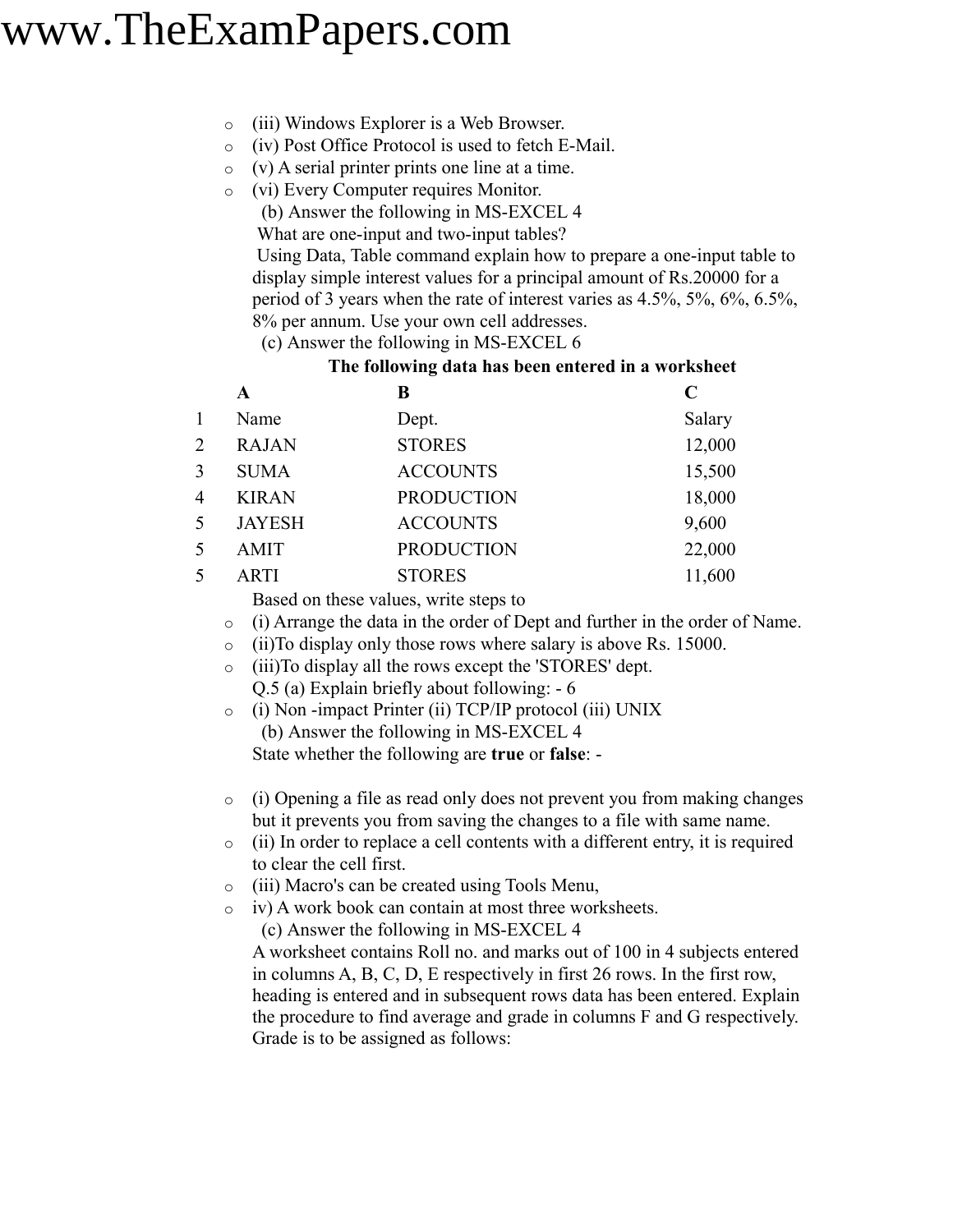| Average                   | Grade |
|---------------------------|-------|
| 75 or more                | A     |
| 60 or more and below 75 B |       |
| below 60                  |       |

### **SECTION II**

Q.6 (a) What are the main icons displayed on the desktop of Windows 95? 2

(b) What is the use of File menu in MS-WORD? Mention any three options. 4

(c) Write FoxPro commands to do the following: 10

- o (i) To make changes in record number 15.
- o (ii) To round off contents of a memory variable R to it's nearest 10.
- o (iii) To display the 2nd 3rd 4thand 5th characters of a character memory variable MVL.
- o (iv) To find total number of records where field BASIC is less than 5000 and store it in R.
- o (v) To display "FIBONACCI SERIES" beginning from the 5th row &10th column of the screen.
- o (vi) To delete record numbers from 6 to 10.
- o (vii) To display contents of character memory variable NM after removing the leading blank spaces.
- o (viii) To accept a date from the keyboard to a memory variable DOB from 10th row and 15th column.
- o (ix) To sort the table in use according to date of birth (DOB) field to another file DSORT.dbf.
- o (x) To increase the contents of a field called AGE by 1 in every record. Q.7 (a) What is use of Windows Explorer in Windows-95? 2

(b) Explain the use of Tools menu in MS-WORD? Mention any three options. 4

(c) There is a file called STUDENT.dbf containing fields Roll no. (RNO, N, 4, 0), Name (NAME, C, 20), marks in four subjects,(M1,M2,M3,M4all Numeric,3,0)write a fox pro program to print a report showing roll no., name and marks in 4 subjects of those who are passing in. the 4 subjects by scoring 35 or more. 4

(d) Explain the difference between the following in FoxPro: 6 (i) SORT & INDEX (ii)? & DISPLAY (iii) SET CONFIRM ON & SET CONFIRM OFF

Q.8 (a) What is taskbar in Windows-95. 2